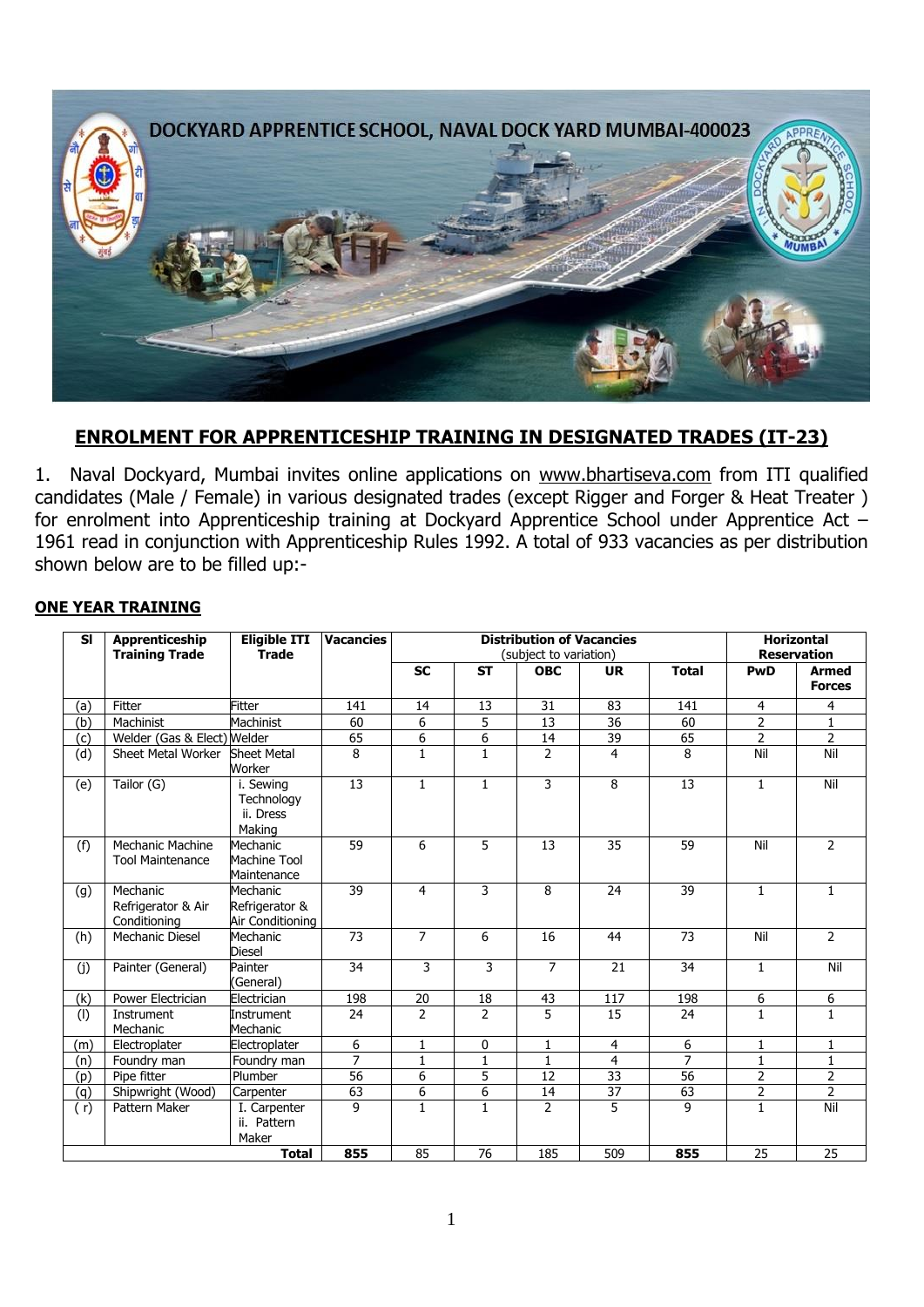#### **TWO YEAR TRAINING**

| <b>SL</b>   | <b>APPRENTICESHIP</b><br><b>TRAINING TRADE</b> | <b>ELIGIBILE</b><br><b>ITI TRADE</b> | <b>Vacancies</b> | <b>Distribution of Vacancies</b><br>(subject to variation) |           |            |           |              | <b>Horizontal</b><br><b>Reservation</b> |                        |
|-------------|------------------------------------------------|--------------------------------------|------------------|------------------------------------------------------------|-----------|------------|-----------|--------------|-----------------------------------------|------------------------|
|             |                                                |                                      |                  | <b>SC</b>                                                  | <b>ST</b> | <b>OBC</b> | <b>UR</b> | <b>Total</b> | <b>PwD</b>                              | Armed<br><b>Forces</b> |
| (a)         | Shipwright (Steel)                             | Fitter                               | 34               |                                                            |           |            | 21        | 34           |                                         |                        |
| (b)         | Rigger                                         | Fresher                              | 41               |                                                            |           |            | 24        | 41           |                                         |                        |
| (c)         | Forger and Heat<br><b>Treater</b>              | Fresher                              |                  |                                                            |           |            |           |              | Nil                                     | Nil                    |
| 78<br>Total |                                                |                                      |                  |                                                            |           | 47         | 78        |              |                                         |                        |

The essential/ desirable educational qualifications for the one and two year training above would be as per extant policies in vogue for Apprentice training.

### 2. **Reservation of Vacancies**

(a) **For SC/ST Candidates**. Vacancies for SC/ST candidates are reserved in accordance with Section 3A(1) & (2) and Section 3B(1) & (2) both of Chapter II of Apprentices Act - 1961 read in conjunction with Schedule IIA of Rule 5 of Apprenticeship Rules 1992, provided that when the prescribed number of persons belonging either to the Scheduled Castes or to the Scheduled Tribes are not available, the vacancies so reserved for them may be filled by persons belonging to the Scheduled Tribes or as the case may be, to the Scheduled Caste and if the prescribed vacancy cannot be filled even in the above given manner, then the vacancies so lying unfilled may be filled by persons not belonging to the Scheduled Castes or the Scheduled Tribes.

(b) **For OBC Candidates**. Vacancies for OBC candidates are reserved in accordance with Para 4 of Maharashtra State Gazette Notification Part IV dated 22 Jan 2004. If vacancies reserved for OBC candidates cannot be filled from the Other Backward Classes, then the vacancies so lying unfilled may be filled by persons not belonging to the Other Backward Classes.

(c) **For Persons With Disabilities**. 3% of vacancies for Apprenticeship training are reserved vide DGET letter DGET-46(24)/AP dated 23 Jul 1981, Section 3.6.2 Chapter III of Apprenticeship Training Manual and PwDs Act 1995.

(d) **For Armed Forces**. 3% reservation for ex-servicemen, their children and children of Armed Forces Personnel to be made as per details mentioned below:-

(i) Children of deceased/disabled ex-servicemen including those killed/disabled during peace time

- (ii) Children of ex-servicemen
- (iii) Children of serving Jawans
- (iv) Children of serving Officers
- (v) Ex-Servicemen

### 3. **Eligibility Conditions**

(a) **Qualifications**.As per Apprentices Act 1961 read in conjunction with Apprenticeship Rule 1992, the minimum educational qualification for a person to undergo apprenticeship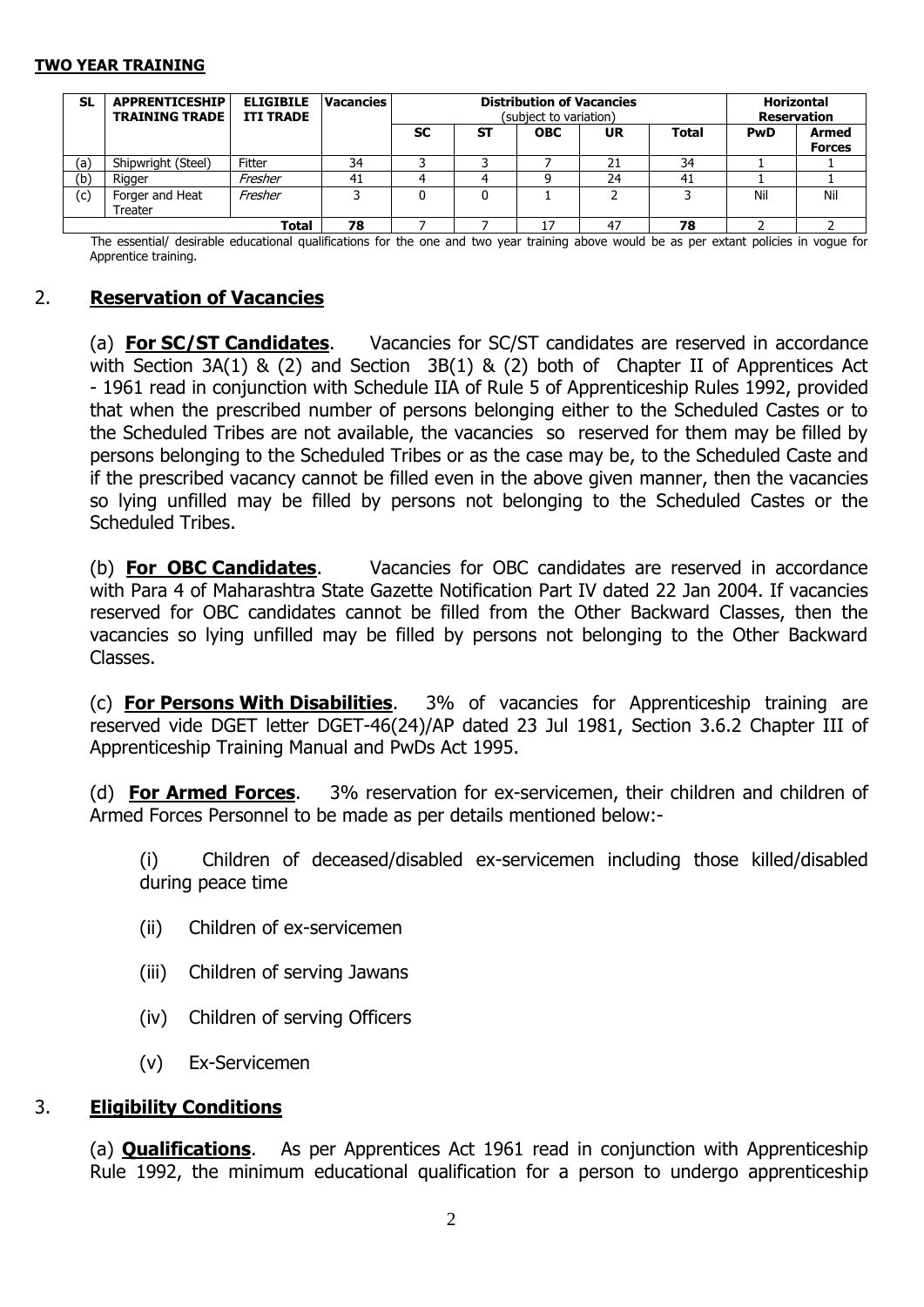training in Designated Trades shall be Std 10 passed (in accordance with Apprentice Act 1961) with a minimum of 50% marks in Std 10 examination alongwith ITI examination passed (Provisional National Trade Certificate acceptable) in relevant trade with aggregate of 65% marks. Further, the candidate should have passed relevant ITI / trade test from any institute **recognized by NCVT** and **should possess the qualification as on the closing date of application**. Qualification for candidates who are to be enrolled for Rigger and Crane Operator(Overhead Steel Industry) as 'Fresher' shall be Std 8 pass only, without ITI.

(b) **Age**. Born between 01 April 1999 to 31 Mar 2006. Upper age is relaxable by five years for SC/ST candidates and two years for wards of Defence employees or Naval civilians as per MoD letter FM/0442/NHQ/1278 D(N-II) dated 14 Nov 1996.

(c) **Minimum Physical Standards**.Height 150 cm, Weight not less than 45 Kg, Chest expansion not less than 5 cm, Eye sight 6/6 to 6/9 (6/9 corrected with glasses), external & internal organs to be normal. Physical fitness standards are as per MoD letter FM/0442/NHQ/1278 D(N-II) dated 14 Nov 1996.

(d) **Previous Training**. **Candidates who have already undergone or are currently undergoing Apprenticeship** under Apprentice Act – 1961 in any Govt / Public Sector / Private Industrial organisation **are not eligible to apply** for the current enrolment.

4. **Payment of Stipend to Apprentices**.The minimum rate of stipend per month payable to apprentices shall be followed (Rule 11 of Apprenticeship Rules 1992 is relevant), namely:-

| <b>SI</b> | <b>Duration</b> | Stipend *                                                                |  |  |  |
|-----------|-----------------|--------------------------------------------------------------------------|--|--|--|
| (a)       |                 | During the first year of Seventy percent of minimum wage of semi-skilled |  |  |  |
|           | training        | workers notified by the Maharashtra State                                |  |  |  |
| (b)       |                 | During the second year of Eighty percent of minimum wage of semi-skilled |  |  |  |
|           | training        | workers notified by Maharashtra State.                                   |  |  |  |

**\***Provided that in the case where the minimum rate of wage for a trade is not notified by the State Government or Union territory, then the maximum of minimum wages of the Scheduled Employment notified by such State Government or Union territory for semi-skilled workers shall be taken into account for paying the stipend in respect of that trade.

5. **Scheme of Examination**. Candidates meeting the eligibility conditions as indicated at Para 3 above would be called for written examination scheduled to be held at Mumbai in Dec 19. The written examination of 2 hrs duration would comprise of 100 Multiple Choice Questions on General Science, General Knowledge and Mathematics.

6. **Medium of Examination**. The question paper will be bilingual in both English & Hindi.

7. **Centre of Examination**. The Centre of examination will be Mumbai only. The exact date, time and venue of written examination would be intimated to candidates through online call up letters on their registered email IDs only. Candidates are advised to check their email regularly.

8. **Notices to Prospective Candidates**. In case of any change in schedule of dates, amendment, etc. the same will be made available on the websites [www.bhartiseva.com.](http://www.jobsuchi.com/)

9. **Shortlisting of Candidates for Written Examination**. Shortlisting of candidates for the written examination would be made tradewise as per extant policies, for the number of vacancies indicated at Para 1, and would be based with respect to valid online applications received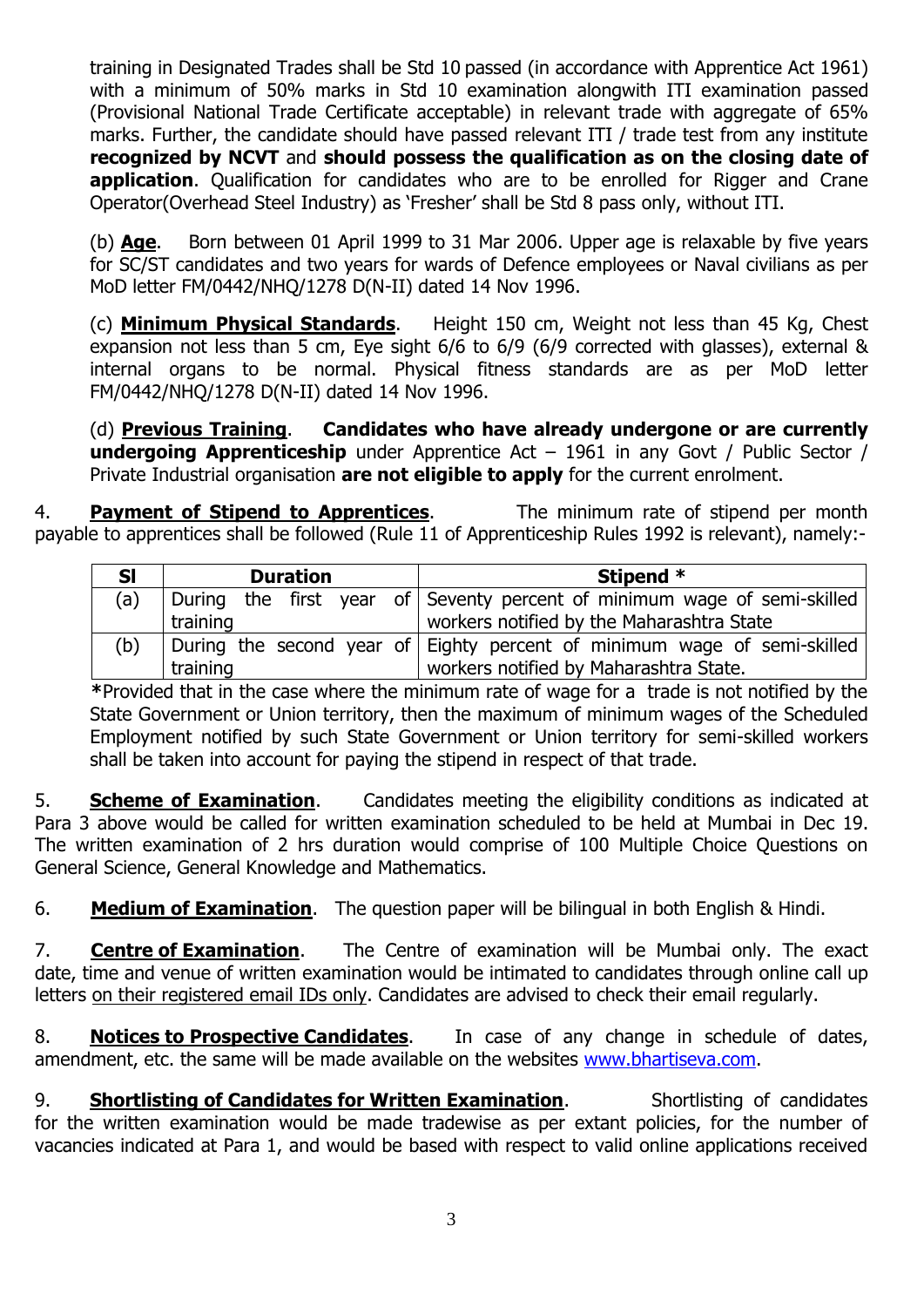as on the closing date of the advertisement. Shortlisted candidates would be called for **Written Test to be held in Mumbai in Nov 2019**.

10. **Merit List / Selection Procedure**. Candidates placed in the preliminary Merit List on the basis of marks obtained in the written examination would be called for **Interview / Skill Test in Jan 2020**. The final merit list will be prepared by considering the consolidated marks of the written examination and Interview / Skill test as per Apprenticeship Trade (including reservations) with adequate candidates in reserve list. In case of a tie, preference would be given to the candidate who has secured higher marks in ITI examination, followed by High School (Class 10) examination. Subsequently, candidates would be called for joining the apprenticeship training on the basis of merit standing (including medical fitness) as promulgated on website [www.bhartiseva.com](http://www.jobsuchi.com/) and through online communication on their registered email IDs. Candidates are advised to check their email regularly.

11. **Medical Examination**. Every candidate shall be medically examined and declared fit as per Rule 4 and Schedule II of Apprenticeship Rules, 1992 by the Employer, through a **Govt Hospital** before being engaged as an apprentice.

12. **Commencement of Training**. Apr 2020.

13. **Travel / Expenses**.No travel expenses are admissible for candidates called for Written / Interview/ Skill Test.

14. **Boarding / Lodging**. Candidates called for Written / Interview / Skill Test are to arrange their own boarding and lodging. No accommodation will be provided to candidate by the Naval Dockyard during the entire selection Process.

15. **Filling up of Online Applications**.Candidates are required to log on to [www.bhartiseva.com](http://www.jobsuchi.com/) and fill up online application. Further, the said website for filling online application would be opened from **the third day (1000 hrs) of publication of notification in Employment News and will remain open till 21 days after date of publication in Employment News (upto 2350 hrs)**. The candidates are also requested to upload following good quality/readable documents **duly scanned in colour in .pdf format only** in A4 size & file size upto 200 Kb (except for Sl(a), (h) & (k) below) for filling up online application:-

(a) Passport size photo of candidate **in light grey background** (size 3.5 cm x 4.5 cm, file size upto 200 Kb) in .JPEG/.JPG format.

(b) SSC/Matriculation (Std 10) marksheet and proof of Date of Birth (Birth Certificate or Aadhaar Card).

(c) Std 8 marksheet (where applicable).

(d) ITI marksheet.

(e) Community Certificate [for SC/ST/OBC (with non-creamy layer certificate) only] to be submitted as per extant policies / regulations in vogue.

- (f) Certificate of Physical Disability, if applicable.
- (g) Certificate of son / daughter of Armed Forces Personnel / ex-Servicemen, if applicable.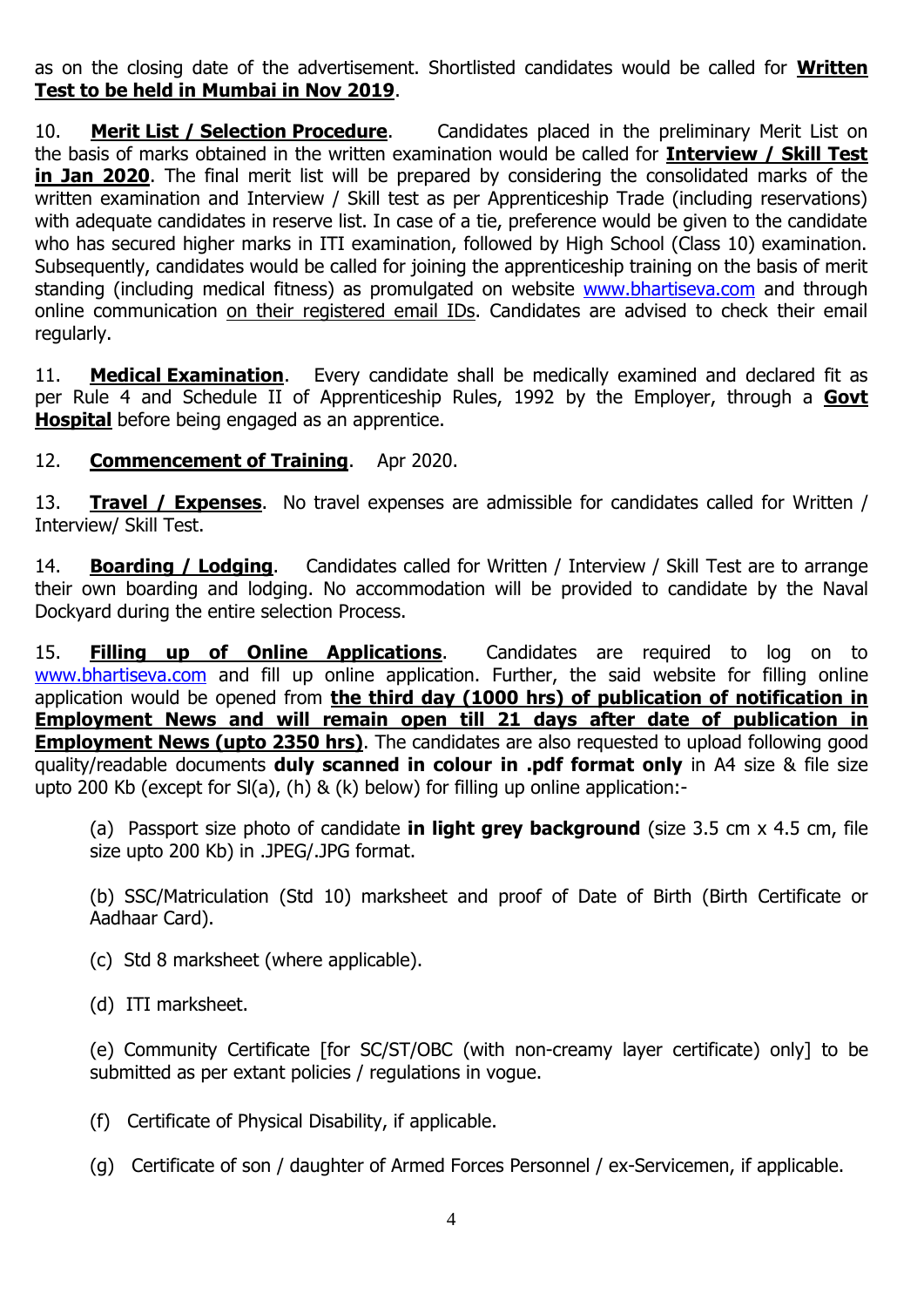(h) Aadhaar / PAN card / Passport of candidate or any other identity proof prescribed by Government from time to time (file size upto 200 Kb) in .JPEG / .JPG format.

(j) Certificate of son / daughter of Defence Civilian / Dockyard Employees, if applicable.

(k) Aadhaar Card of candidate (**Compulsory**) (file size upto 200 Kb) in .JPEG / .JPG format.

Self photographs and photographs of other documents taken from mobile phones/cameras and uploaded are **not acceptable**.

16. **Offer & Acceptance of Employment**. It shall not be obligatory on the part of Naval Dockyard, Mumbai to offer any employment to any apprentice after completion of the training, nor shall it be obligatory for the apprentice to accept any employment, if offered by Naval Dockyard, Mumbai. The candidates are to familiarise themselves with the rules and regulations under the Apprentices Act 1961 and the Disability Act 1995. However, as per extant SRO 43/2012 & 31/2017, direct recruitment of Tradesman Skilled includes 60% selection of ex-Naval Apprentices in Designated Trades. On completion of apprenticeship training as per above scheme, successful candidates would become eligible to apply for recruitment as Tradesman Skilled, as and when undertaken by Indian Navy in accordance with provisions of stated extant Recruitment Rules & Orders of Ministry of Defence.

17. **Terms & Conditions**. During the training, the apprentices are entitled for free medical treatment only from Naval Dockyard Dispensary.

18. **General Information**. Applicants are advised to note the following instructions carefully:-

(a) Candidates are to **apply online only** through [www.bhartiseva.com.](http://www.jobsuchi.com/) No physical forms would be accepted. Candidates who have appeared in the final semester of ITI and whose results are awaited are also eligible to apply online. Candidature of such candidates for apprenticeship would be declared void if, at a later date, they are declared failed in their ITI examination result, when declared whether during the process of enrolment or during apprenticeship training, if selected.

(b) Candidates are not required to pay any fee for the examination.

(c) Mere submission of online application form, receipt of 'acknowledgement', receipt of admit card and appearance in examination does not guarantee enrolment for Designated Trades apprenticeship training. The selection of candidates will be made based on merit position considering available vacancies category-wise, scrutiny of original credentials, clear police verification report & medical test etc.

(d) Candidates are not required to send hard copy of application & admit card to Naval Dockyard. The same are to be retained by the candidates and produced at the time of document verification.

(e) Candidates are required to check up the website [www.bhartiseva.com](http://www.jobsuchi.com/) for submitting online applications and for any updates & changes.

(f) Candidates are required to give their personal valid mobile number and eMail ID for receiving periodical notices/updates.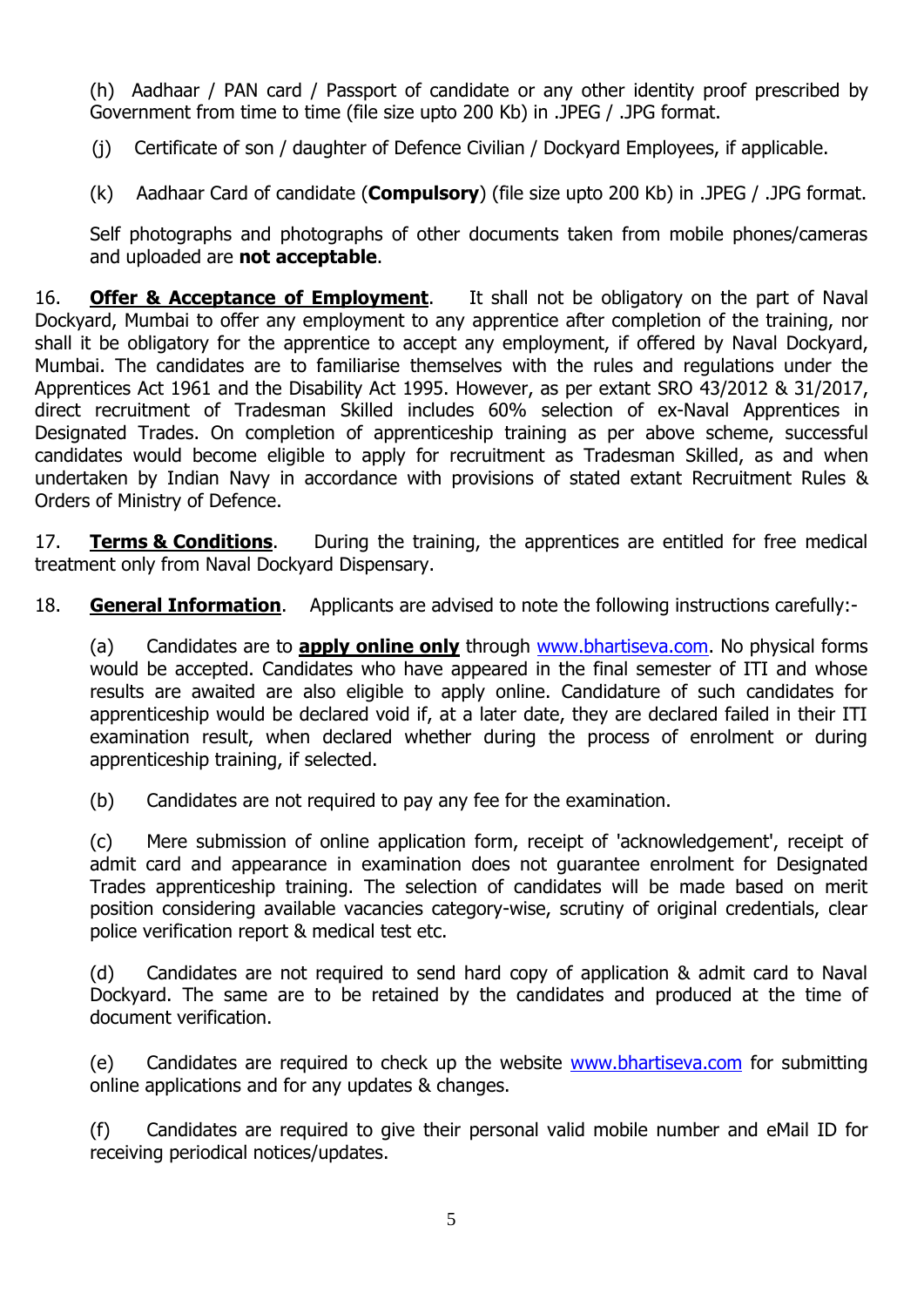(g) Written examination would be Multiple Choice Question type and OMR answer sheets based. There will be NO negative marking.

(h) Canvassing of any kind will disqualify the candidate. Selection process will be done strictly on merit. Candidates are advised not to fall prey to any unscrupulous elements.

(j) Candidates will be permitted to enter the examination hall **only** with **valid Admit Card**, downloaded and printed by candidate, bearing **clear Photograph and signature**. While uploading documents, candidates are advised to ensure that their clear Photograph and signature have been uploaded for printing on the Admit Card.

(k) The candidates must not attempt impersonation or take help of any impersonator at any stage of the selection process or try to copy from neighboring candidates, books and use of any electronic gadgets.

(l) Any material suppression of facts or submitting forged certificates shall lead to rejection of candidature at any stage of the selection process.

(m) If any candidate is found using any type of unfair means during the examination, the candidate shall be summarily debarred and shall not be allowed to appear in any examination / written test conducted by Indian Navy in the future.

(n) Decision of Admiral Superintendent, Naval Dockyard, Mumbai in all matters relating to the eligibility, acceptance / rejection of any application, allotment of language, examination centre etc. will be final and binding on the candidate and no inquiry/correspondence shall be entertained in this regard.

(p) Any subsequent changes in the terms and conditions of the engagement of Designated Trade Apprentices as per the extant rules will stand good. Indian Navy reserves the right to incorporate any subsequent changes / modifications / additions in the terms & conditions under this advertisement notice as necessitated and applicable. Any corrigendum will be published on the website [www.bhartiseva.com.](http://www.jobsuchi.com/)

(q) Candidates applying for the written examination should ensure that they fulfill all the eligibility criteria for admission for the examination. Their admission at all the stages of examination will be purely provisional, subject to their satisfying the prescribed eligibility conditions. If, on verification of documents, at any time before or after the written examination, it is found that the candidate does not fulfill any of the eligibility conditions, his / her candidature for the examination shall be cancelled by Indian Navy / Admiral Superintendent, Naval Dockyard, Mumbai.

19. **Rejection of Candidature**. Candidates are requested to read all instructions carefully & thoroughly before applying online. Their applications/candidature are likely to be rejected on one or more of the following reasons:-

(a) Incomplete application.

(b) Does not possess the prescribed qualification to undergo the Designated Trade Apprenticeship at Naval Dockyard, Mumbai on the closing date of online application.

(c) Over aged or under aged or Date of Birth not filled or wrongly filled.

(d) Double or multiple applications submitted.